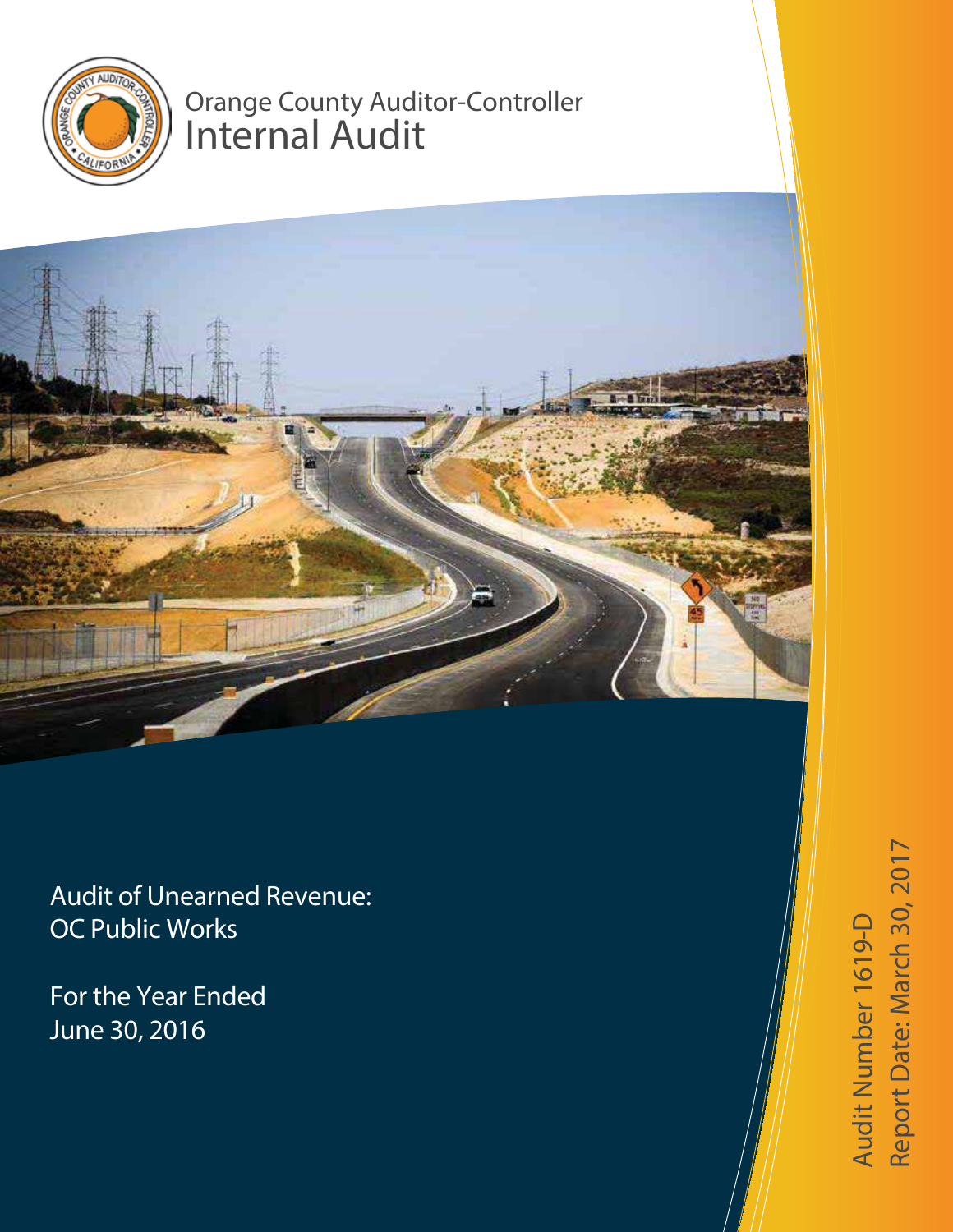

**Eric H. Woolery, CPA Orange County Auditor‐Controller**

**Toni Smart, CPA Scott Suzuki, CPA, CIA, CISA Lisette Free, CPA, CFE**

**Director, Internal Audit Assistant Director Audit Manager II**

 **<sup>12</sup> Civic Center Plaza, Room <sup>200</sup> Santa Ana, CA 92701**

Auditor‐Controller Web Site www.ac.ocgov.com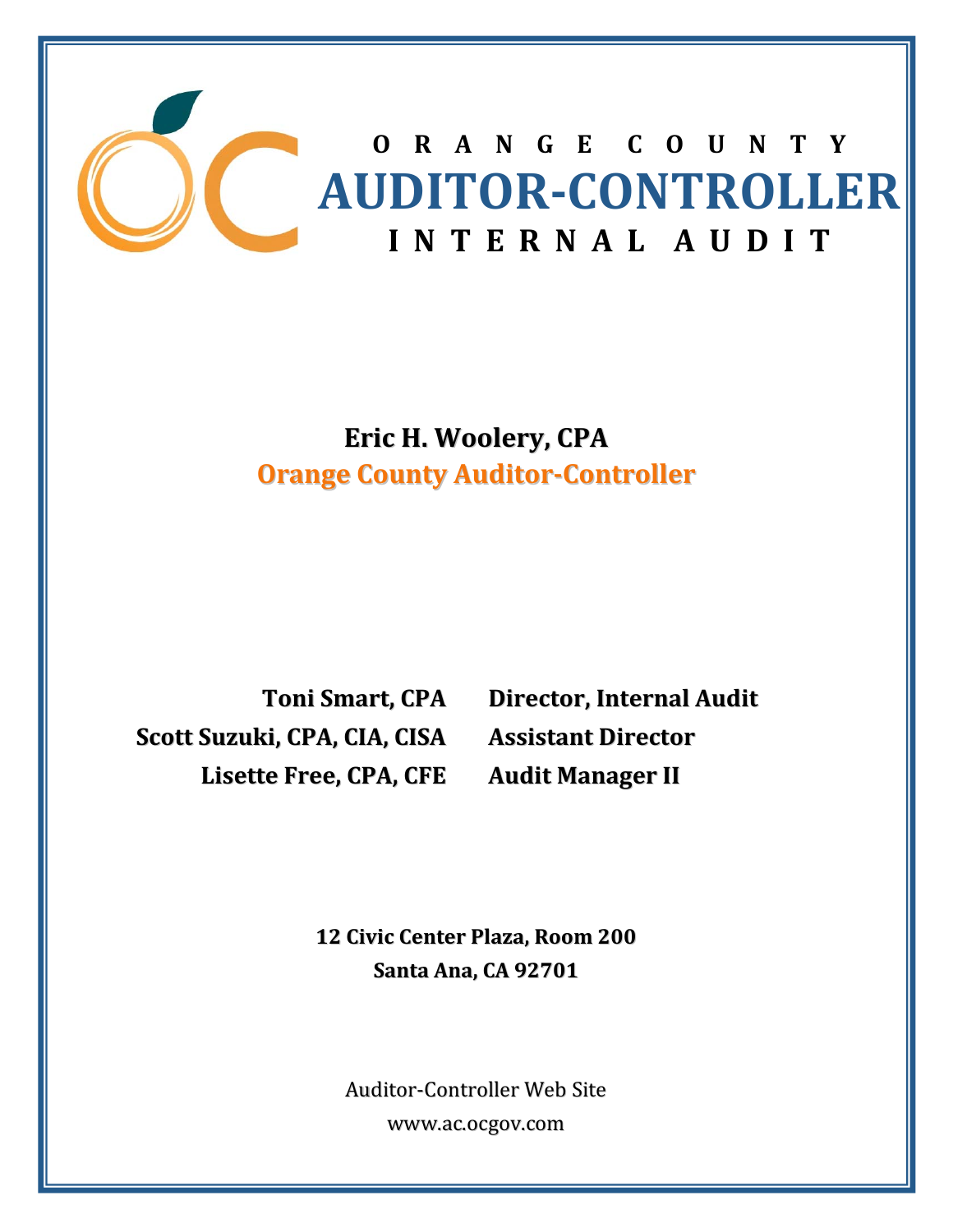

#### **ERIC H. WOOLERY, CPA**  AUDITOR-CONTROLLER

**Transmittal Letter** 



**March 30, 2017** 

- **TO:** Shane Silsby, Director OC Public Works
- **SUBJECT:** Audit of Unearned Revenue: OC Public Works

We have completed our audit of internal controls over the recording of unearned revenue by OC Public Works (OCPW) for the year ended June 30, 2016. Our final report is attached for your review.

I submit an **Audit Status Report** quarterly to the Audit Oversight Committee (AOC) and a quarterly report to the Board of Supervisors (BOS) where I detail any critical and significant audit findings released in reports during the prior month and the implementation status of audit recommendations as disclosed by our Follow-Up Audits. Accordingly, the results of this audit will be included in a future status report to the AOC and BOS.

Additionally, we will request your department to complete a **Customer Survey** of Audit Services. You will receive the survey shortly after the distribution of our final report.

Toni Smart, CPA, Director Auditor-Controller Internal Audit Division

# **Attachments**

Other recipients of this report: Members, Board of Supervisors Members, Audit Oversight Committee Eric Woolery, Auditor-Controller Frank Kim, County Executive Officer Lilly Simmering, Deputy Chief Operating Officer Robyn Uptegraff, Assistant Director, OCPW Becky Juliano, Deputy Director, OCPW Administrative Services Anna Tutor, Centralized Quality Assurance, OCPW Tonya Riley, Director of Satellite Accounting Operations, Auditor-Controller Howard Thomas, Accounting Manager III, OCPW Accounting Services Foreperson, Grand Jury Robin Stieler, Clerk of the Board of Supervisors Macias Gini & O'Connell LLP, County External Auditor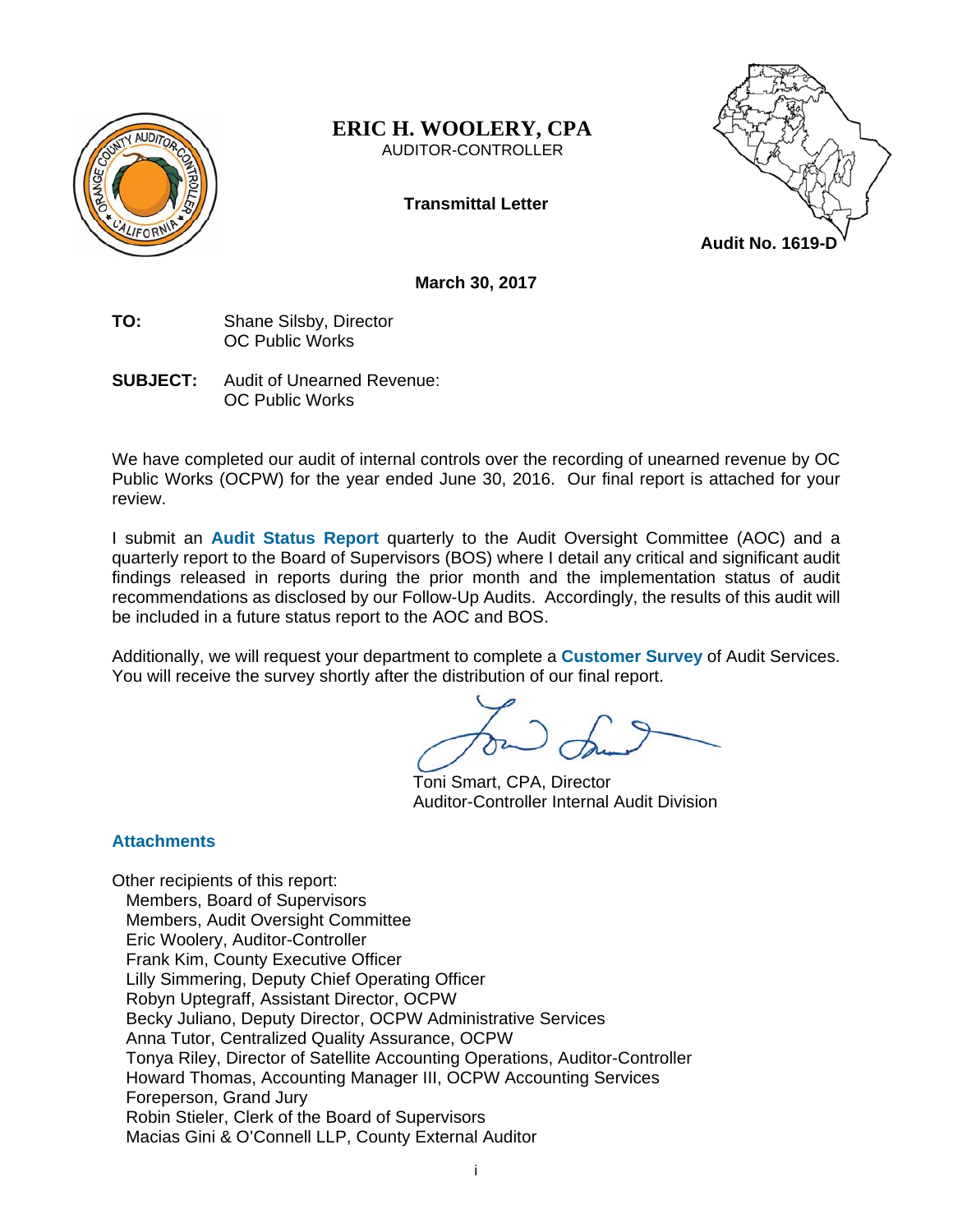

## *Audit of Unearned Revenue: OC Public Works Audit No. 1619-D*

**For the Year Ended June 30, 2016** 

| <b>Transmittal Letter</b>                               |   |
|---------------------------------------------------------|---|
| Internal Auditor's Report                               |   |
| <b>OBJECTIVES</b>                                       | 1 |
| <b>RESULTS</b>                                          | 1 |
| <b>BACKGROUND</b>                                       | 1 |
| <b>SCOPE AND METHODOLOGY</b>                            | 3 |
| <b>FOLLOW-UP PROCESS</b>                                | 3 |
| <b>MANAGEMENT'S RESPONSIBILITY FOR INTERNAL CONTROL</b> | 3 |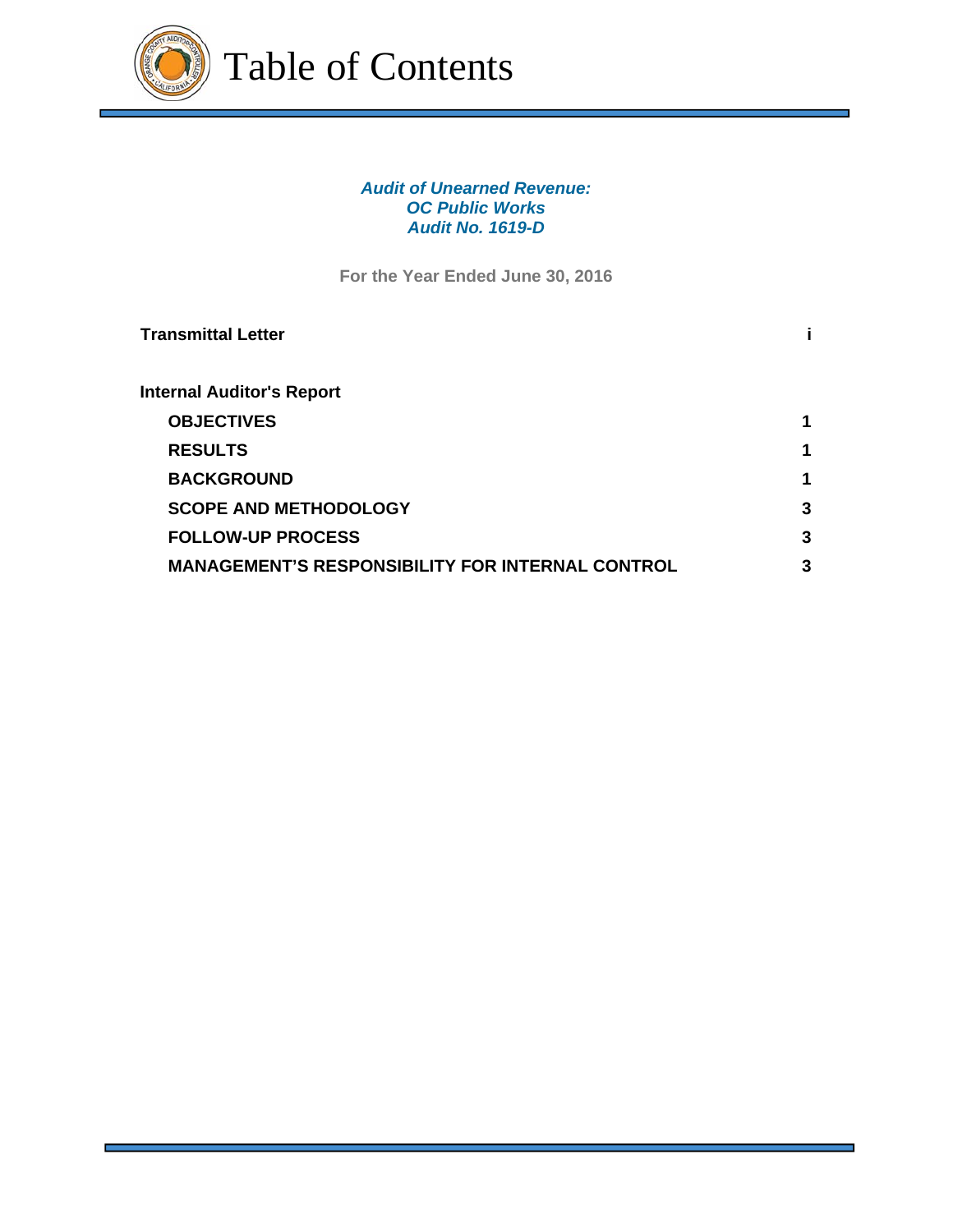

# **Audit No. 1619-D March 30, 2017**

| TO:      | Shane Silsby, Director<br><b>OC Public Works</b>                               |
|----------|--------------------------------------------------------------------------------|
| FROM:    | Toni Smart, CPA, Director<br><b>Auditor-Controller Internal Audit Division</b> |
| SUBJECT: | <b>Audit of Unearned Revenue:</b><br><b>OC Public Works</b>                    |

# **OBJECTIVES**

We have completed our audit of internal controls over the recording of unearned revenue by OC Public Works (OCPW) for the year ended June 30, 2016. The purpose of this audit is to support an initiative to partner with the County's external auditors to leverage audit resources. Our audit objectives were to:

- 1. Evaluate if internal controls over recording of unearned revenue in the County's financial system are adequate to ensure transactions are complete, accurate, valid, and processed timely.
- 2. Assist the external auditor function with its evaluation of unearned revenue.
- 3. Determine if the County's procedures for recording unearned revenue are efficient and effective, (e.g., no backlogs, duplication of work, or manual processes that could benefit from automation).

## **RESULTS**

**Objective #1:** Our audit found internal controls over recording of unearned revenue in the County's financial system are adequate to ensure transactions are complete, accurate, valid, and processed timely.

**Objective #2:** Our audit assisted the external auditor function with its evaluation of unearned revenue.

**Objective #3:** Our audit did not disclose any instances concerning backlogs, duplication of work, or manual processes needing automation.

## **BACKGROUND**

OCPW's mission is to "Protect and enrich the community through efficient delivery and maintenance of public works infrastructure, planning, and development services."

The Director's Office of OCPW oversees and works with all department Service Areas on the overall strategic direction and operational efficiencies of the department. The Director's Office drives key department-wide initiatives and has direct interaction with the County Board of Supervisors and the County Executive Office. Department Service Areas include: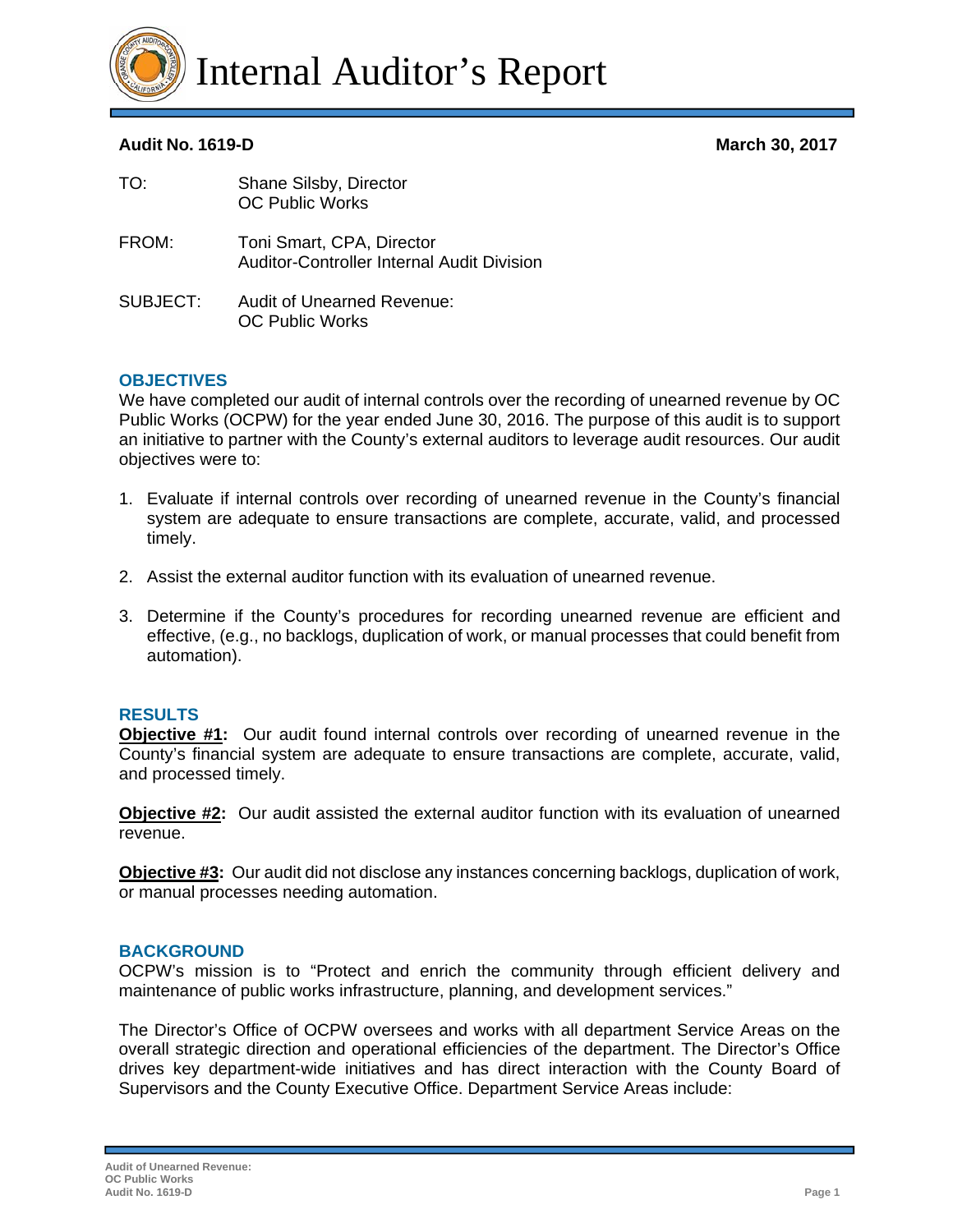

- Administrative Services leads the financial, administrative, and information technology operations for OCPW.
- OC Construction delivers construction management services for capital improvement projects for the County of Orange, such as flood control facilities, new roadways, and road improvements.
- OC Development Services oversees the planning and development entitlement requirements of projects within the County's unincorporated areas.
- OC Environmental Resources protects public health and safety, environmental quality, consumer value, and business competitiveness, throughout Orange County.
- OC Facilities Design & Construction Management provides professional architectural- and engineering-related services in support of capital projects and programs for various County agencies.
- OC Facilities Maintenance & Central Utility Facility ensures the efficient and innovative operation and maintenance of County facilities that enable various County agencies to better serve the public.
- OC Fleet Services delivers vehicle management services to all County agencies and departments.
- OC Operations & Maintenance ensures that roads, bridges, flood channels, dams, water retention basins, and other County facilities are constantly maintained, so these resources are safe and operating effectively for the communities it serves.
- OC Infrastructure Programs leads the engineering programming, project and policy development, and design and project management of road projects in unincorporated County areas and flood control projects throughout the entire County.
- OC Survey provides surveying and mapping services that support the public's land-use needs, and the design and construction of land development projects throughout the County.

## **Unearned Revenue**

A basis of accounting for governmental funds exists where revenue is recognized when amounts are measurable and available. Known as the modified accrual basis of accounting, receiving alone is not sufficient to recognize revenue (cash basis accounting) and revenue recognition can occur before amounts are actually received (accrual basis of accounting). Revenues received in advance of meeting all the earning requirements are a liability and require an entry to balance sheet account Unearned Revenue. It is a liability of resources obtained prior to revenue recognition. For the year ended June 30, 2016, unearned revenue for OCPW was **\$14,783,395**.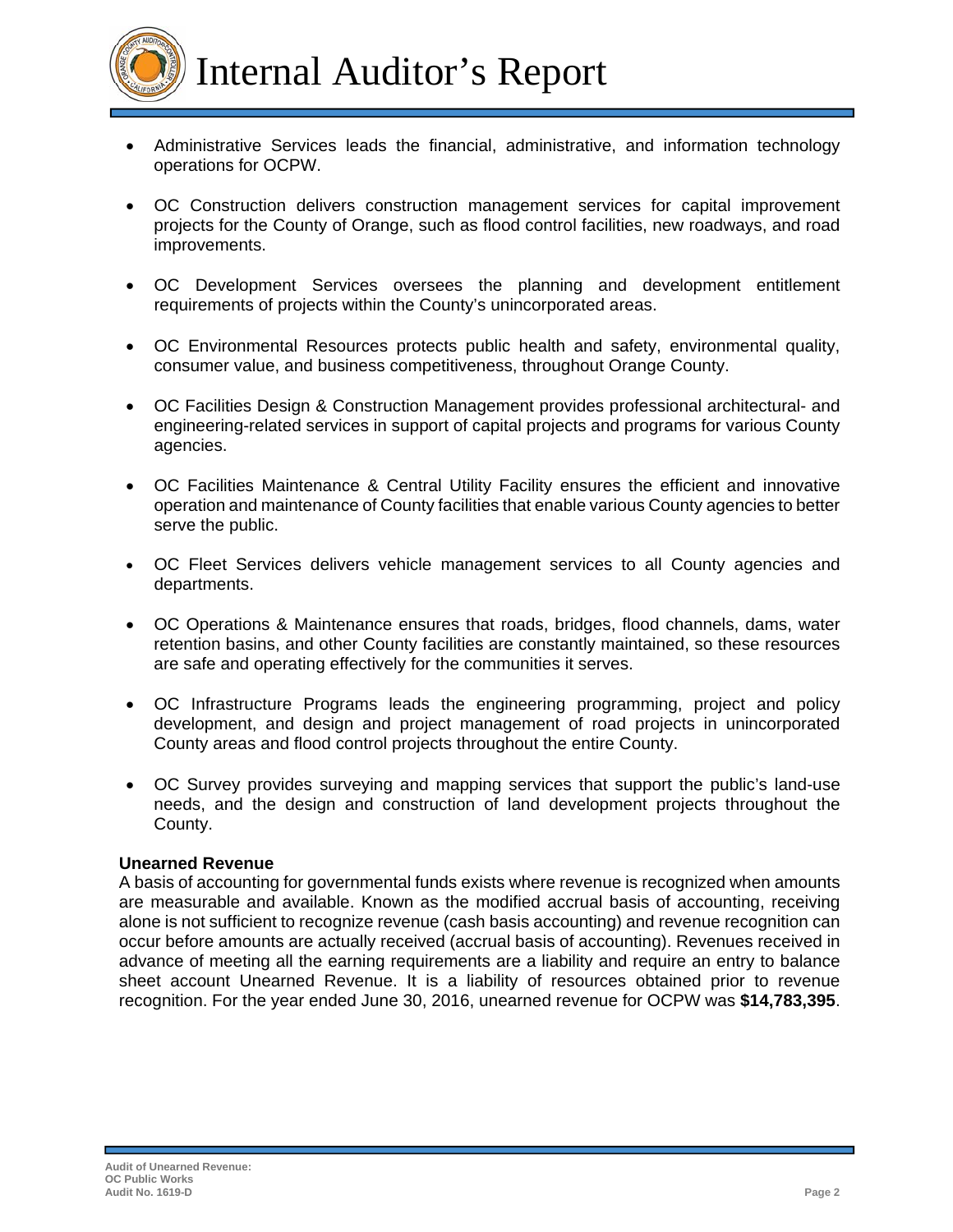### **Table 1 – Unearned Revenue Account Codes**

| <b>Account Code</b> | <b>Account Name</b>            |
|---------------------|--------------------------------|
| 9540                | Unearned Revenue Received      |
| 9543                | Law Enforcement Services       |
| 9544                | <b>Support Services</b>        |
| 9550                | <b>Billed Unearned Revenue</b> |

#### **SCOPE AND METHODOLOGY**

Our audit examined OCPW's processing of unearned revenue and related internal controls for the year ended June 30, 2016. Our audit included inquiry, auditor observation, and limited testing for assessing the adequacy of internal controls and compliance with established County and departmental procedures.

**Scope Exclusions.** Our audit did not include an audit of application controls over CAPS+ Financial and Purchasing System.

#### **FOLLOW-UP PROCESS**

Please note we have a structured and rigorous **Follow-Up Audit** process in response to recommendations and suggestions made by the Audit Oversight Committee (AOC) and the Board of Supervisors (BOS). Our **First Follow-Up Audit** will generally begin at six months from the official release of the report. A copy of all our Follow-Up Audit reports is provided to the BOS as well as to all those individuals indicated on our standard routing distribution list.

The AOC and BOS expect that audit recommendations will typically be implemented within six months and often sooner for significant and higher risk issues. Our **Second Follow-Up Audit** will generally begin at six months from the release of the first Follow-Up Audit report, by which time **all** audit recommendations are expected to be addressed and implemented. We bring to the AOC's attention any audit recommendations we find still not implemented or mitigated after the second Follow-Up Audit. Such open issues appear on the AOC agenda at their next scheduled meeting for discussion.

As there were no findings in this report, completion of a **Follow-Up Audit Report Form** is not necessary as no Follow-Up Audit will be conducted.

#### **MANAGEMENT'S RESPONSIBILITY FOR INTERNAL CONTROL**

In accordance with the Auditor-Controller's County Accounting Manual Section S-2 Internal Control Systems: "All County departments/agencies shall maintain effective internal control systems as an integral part of their management practices. This is because management has primary responsibility for establishing and maintaining the internal control system. All levels of management must be involved in assessing and strengthening internal controls." Control systems shall be continuously evaluated by Management and weaknesses, when detected, must be promptly corrected. The criteria for evaluating an entity's internal control structure is the Committee of Sponsoring Organizations of the Treadway Commission (COSO) Internal Control – Integrated Framework. Our Internal Control Audit enhances and complements, but does not substitute for the OCPW's continuing emphasis on control activities and self-assessment of control risks.